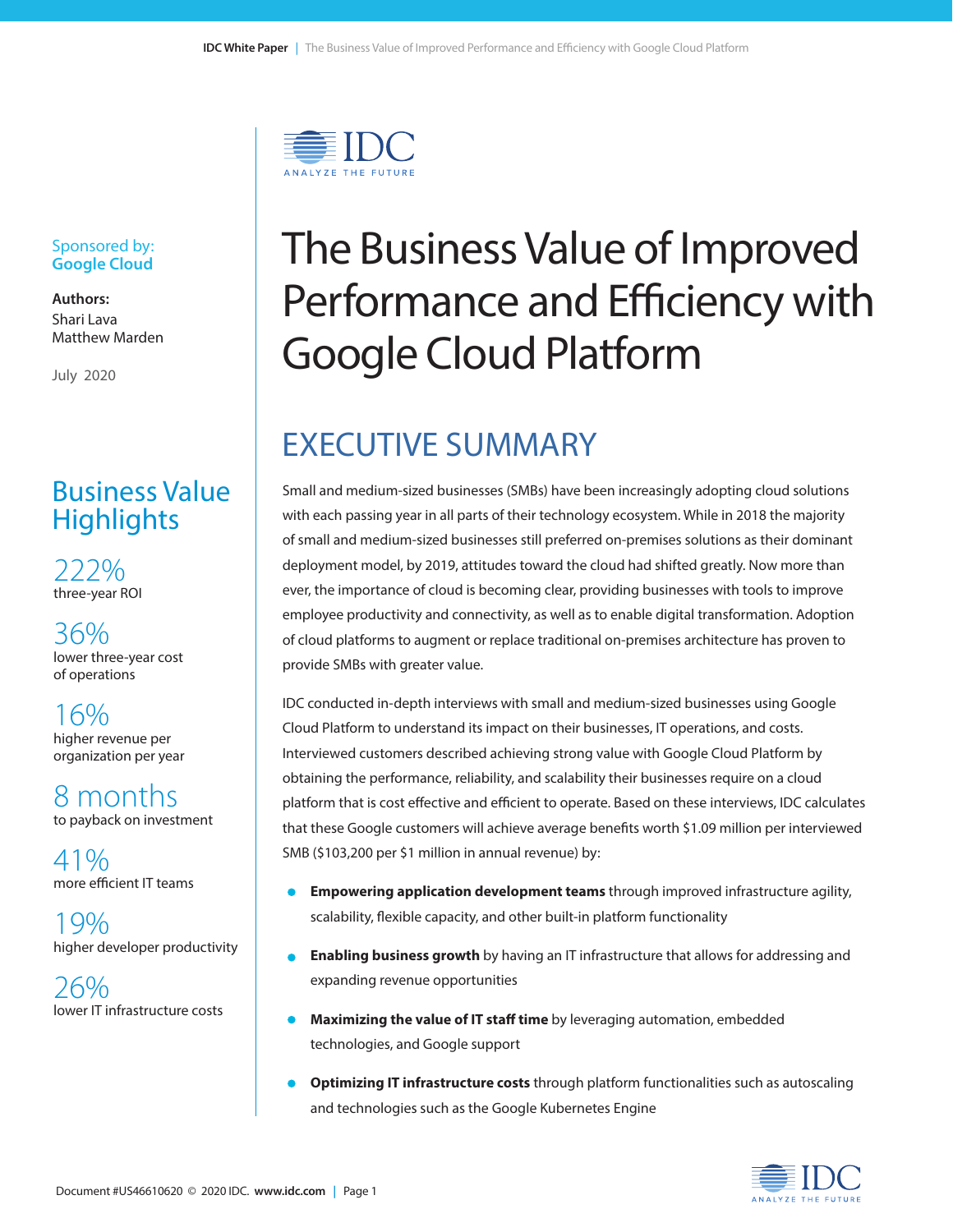# SITUATION OVERVIEW

With SMBs increasingly realizing the benefits of deploying workloads into the cloud, there is some expectation setting on what benefits can actually be achieved. In the early cloud days, many SMBs equated the notion of cloud solutions being more affordable with meaning that they were less expensive. While that is true for some SMBs, affordability actually speaks more to the predictable nature as an operational expense that is spread over time and typically based on consumption. This typically makes these solutions more cost effective over time for SMBs versus the up-front costs associated with on-premises solutions.

Also it is clear from the research that the other key benefit is that cloud platforms make businesses more agile because it makes IT teams more productive. Adoption of cloud platforms is strongest among digitally determined organizations, which are small and medium-sized businesses that are using technology to execute on their business strategy, seeing it as an investment versus a cost. That same group of digitally determined SMBs typically perform better, being nearly 2x more likely to report double-digit revenue gains in 2019 and 4x less likely to report revenue declines. This is because when IT teams are more productive, they can produce new application functionality and features faster, which helps employees get work done more efficiently or develop more features that lead to better customer experiences.

# OVERVIEW OF GOOGLE CLOUD PLATFORM

Google Cloud Platform offers a wide array of cloud computing services, running on the very same infrastructure that Google uses to power end-user products such as Google Maps, YouTube, and Google Search. This includes services like compute, storage, networking, data analytics, and artificial intelligence (AI), which, along with embedded management tools, can be used to develop, test, and deploy new applications and features quickly.

A brief description of some of the core services offered as part of Google Cloud Platform are as follows:

- **• Compute:** Includes Compute Engine, App Engine, Cloud Run, and Kubernetes Engine to create virtual environments that can be used for application development and orchestration in a container or serverless environment
- **• Storage and databases:** Includes Cloud Storage, Cloud SQL, Cloud Firestore, Bigtable, Spanner, and Memorystore to provide relational and NoSQL database services supported by storage that is secure, fast, and scalable

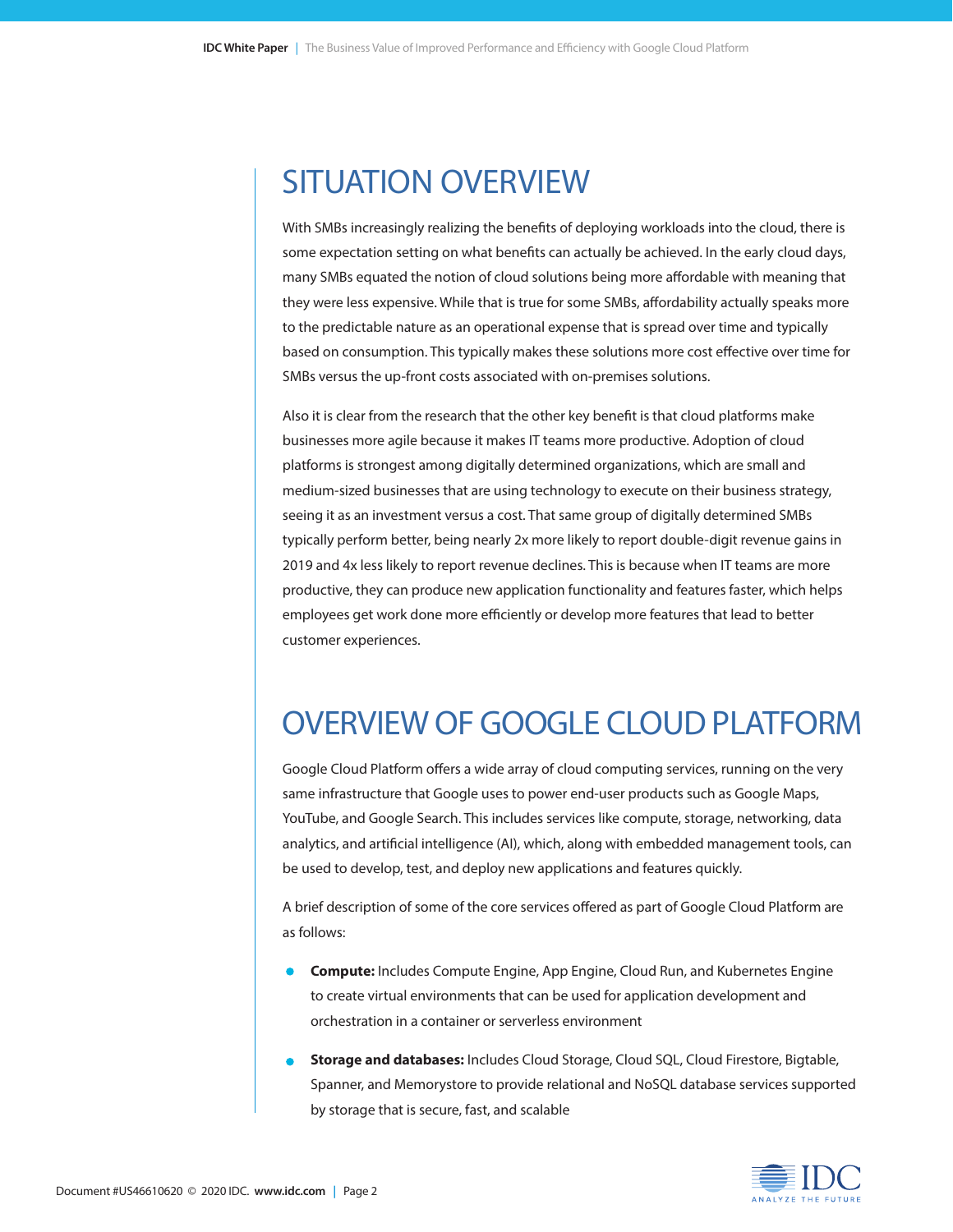- **• Networking:** Includes Virtual Private Cloud, Cloud VPN, Cloud Load Balancing, Cloud CDN, and Network Intelligence Center to provide private and secure environments that are load balanced, caching content in the geos where end users are accessing applications by using Google's global network, and a comprehensive platform to monitor, verify, and optimize the network across on premises and cloud
- **• AI and machine learning (ML):** Includes APIs such as Translation API, Vision API, and Speech-to-Text API, allowing businesses to add sight, language, conversation, and structured data into their applications, along with AutoML custom model development capabilities without needing ML expertise
- **• Data analytics:** Includes products and services such as BigQuery, Dataflow, Pub/Sub, Data Fusion, and Dataproc, which are fully managed and help customers make datadriven decisions while eliminating constraints on scale, performance, and cost, helping organizations accelerate innovation with ease
- **• Security and identity:** Includes services such as Cloud IAM for identity and access management, Cloud DLP for data protection, Cloud Armor for network security, and Security Command Center for vulnerability management and security monitoring to help customers comprehensively protect their cloud deployments

SMBs have significant flexibility in terms of which services they want to use and can scale up and down as needed. This allows for more control over costs without additional hardware investment to safely develop, test, and deploy new applications or features.

# THE BUSINESS VALUE OF GOOGLE CLOUD PLATFORM

# Study Demographics

IDC conducted research that explored the value and benefits for SMBs of running their businesses on Google Cloud Platform. This study included in-depth interviews with nine SMBs running most of their business workloads on Google Cloud Platform with experience with or knowledge about its impact on their IT activities, businesses operations, and costs.

Table 1 presents the demographics of participating SMBs. As shown, interviews reflect an SMB profile, including having 87 employees and annual revenue of \$10.5 million on average. Most of the interviewed businesses rely on their ability to deliver IT-based services to their customers, as evidenced by IT teams with 34 staff members on average, most of whom are

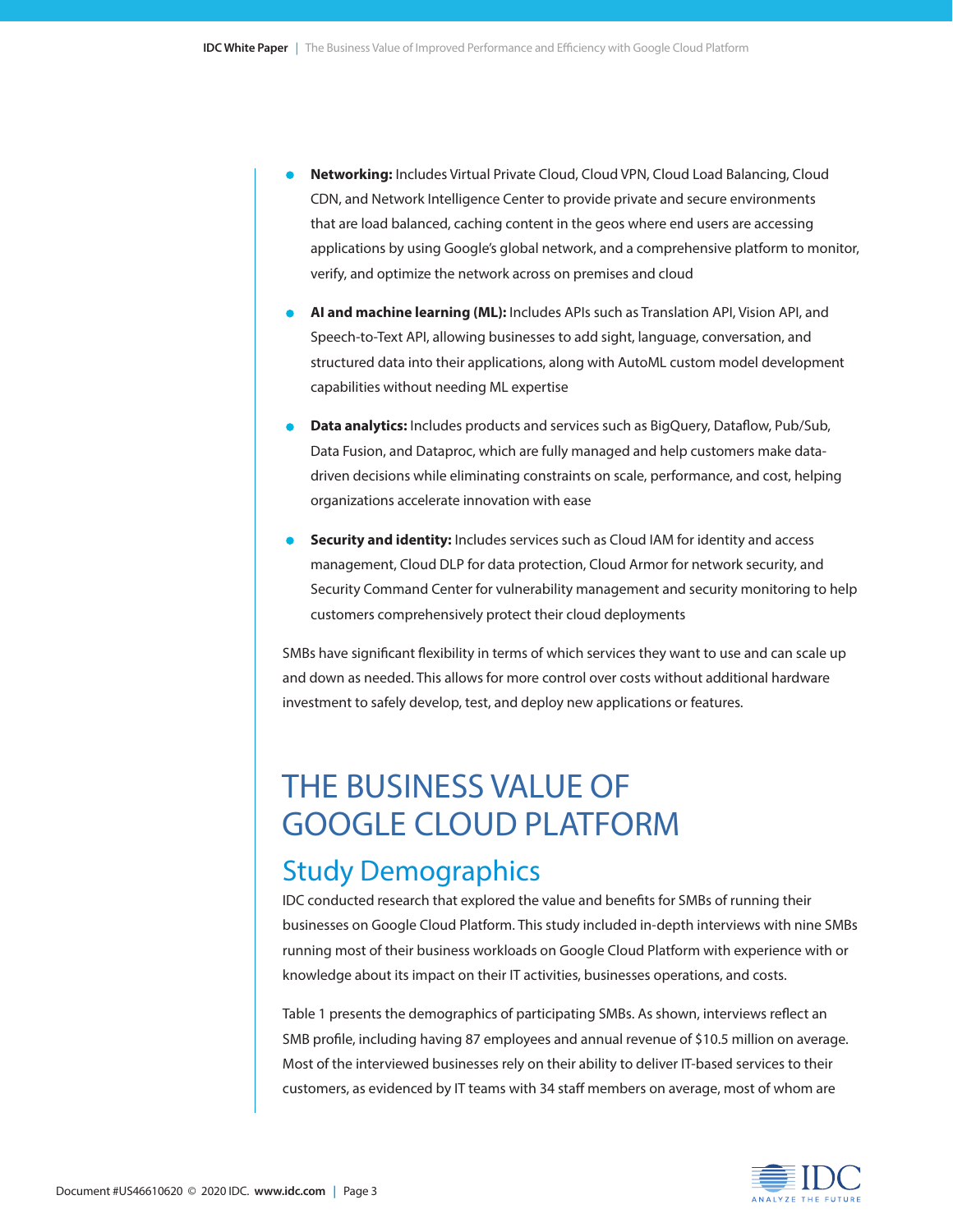focused on development efforts. In terms of geographical distribution, the SMBs were based in Brazil (3), the United States (2), Mexico, the United Kingdom, Australia, and Singapore. In addition, there was a mix of vertical industries represented including the financial services (2), software (2), IT services (2), digital health, insurance, and technology sectors.

#### TABLE 1 Demographics of Interviewed Organizations

|                                 | Average                                                                                             | Median         |
|---------------------------------|-----------------------------------------------------------------------------------------------------|----------------|
| Number of employees             | 87                                                                                                  | 80             |
| Number of IT staff              | 34                                                                                                  | 30             |
| Amount of data/storage (TB)     | 191                                                                                                 | 7              |
| Number of business applications | 17                                                                                                  | 15             |
| Revenue per year                | \$10.54 million                                                                                     | \$14.4 million |
| Countries                       | Brazil (3), United States (2), Mexico, United Kingdom, Australia,<br>and Singapore                  |                |
| <b>Industries</b>               | Financial services (2), software (2), IT services (2), digital health,<br>insurance, and technology |                |

*n=9 Source: IDC, 2020*

## Choice and Use of Google Cloud Platform

Interviewed organizations discussed the drivers leading to their choice of Google Cloud Platform for running their business workloads in terms of key attributes such as functionality, performance, cost, and integration features. Most study participants are cloud-native organizations (i.e., they have limited to no experience with on-premises infrastructure environments), but interviews reflected a mix of organizations that migrated from other public cloud platforms or launched their businesses on Google Cloud Platform, with less frequent migrations of workloads from an on-premises hosted environment.

Before deploying workloads to Google Cloud Platform, study participants considered varied IT infrastructure solutions, including other public cloud platforms, but concluded that Google offered the best overall value proposition for supporting their business-critical environments. They cited factors in their choice such as the availability of leading-edge functionality such as Google BigQuery and Google Kubernetes Engine, flexible and policy-based capacity and scalability, and overall ease of resource management and administration. Study participants elaborated on these decision criteria:

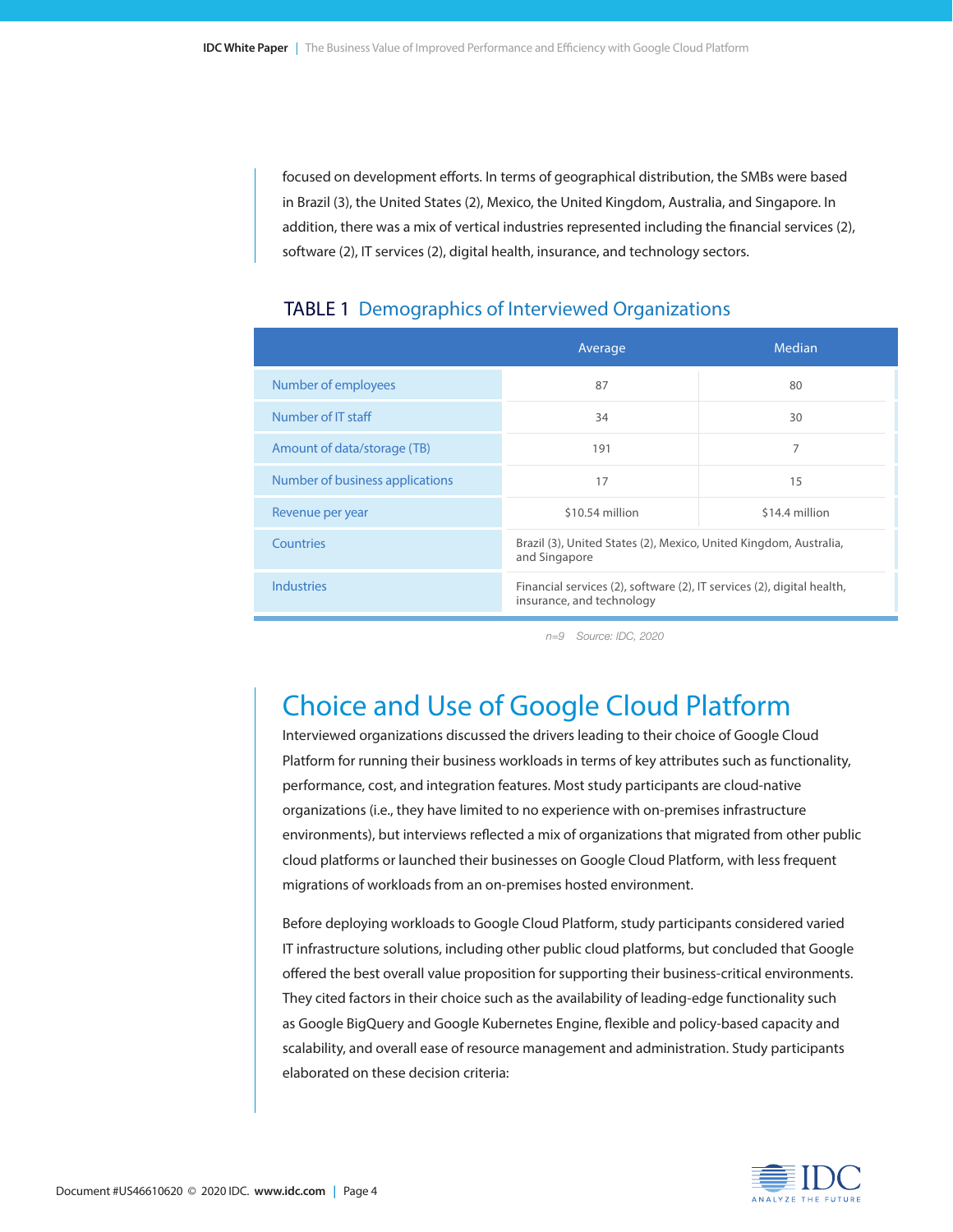- **• Quality and simplicity of Google Cloud Platform:** *"We started on a different cloud platform and then moved to Google Cloud, so it was a conscious choice. We considered the ease of maintenance and administration as well as the quality of the raw underlying technology . . . Overall, we concluded that Google has the best combination of quality and simplicity."* — Eric Best, Founder and Chief Executive Officer, and Jared Stiff, Chief Technology Officer at SoundCommerce
- **• Best platform for data-driven activities:** *"We considered three different cloud platforms and chose Google Cloud Platform because our company is very data driven. Google Cloud Platform has better tools that empower us to develop our own data platform. For example, Google BigQuery is one, and Google Kubernetes Engine is beneficial because we don't have to manage the Kubernetes cluster."* — Roberto Gaziola Junior, Chief Technology Officer at GESTO
- **• Support from Google enables DevOps:** *"The biggest reason we chose Google Cloud Platform was the managed services that Google provides for things like databases and the Kubernetes Engine. That's all managed for us by Google, so we don't need a huge DevOps staff to get off the ground and substantiate new clients."*

Table 2 shows the use of Google Cloud Platform by interviewed organizations. Interviewed Google customers are running most of their businesses on Google Cloud Platform, with an average of 174 virtual machines (VMs) and 168TB of data. Their ability to leverage new technologies such as Google Kubernetes Engine is reflected in significant use of containers, with an average of 401 containers per interviewed organization. Those interviewed reported making significant use of the technological capabilities and core services of Google Cloud Platform, with at least two-thirds using the data analytics, Kubernetes, artificial intelligence/ machine learning, and security/identity functionalities.

|                                 | Average | Median |
|---------------------------------|---------|--------|
| Number of VMs                   | 174     | 100    |
| Number of containers            | 401     | 150    |
| Amount of data/storage (TB)     | 168     |        |
| Number of business applications | 13      | 9      |

#### TABLE 2 Google Cloud Platform Use by Interviewed Organizations

*n=9 Source: IDC, 2020*

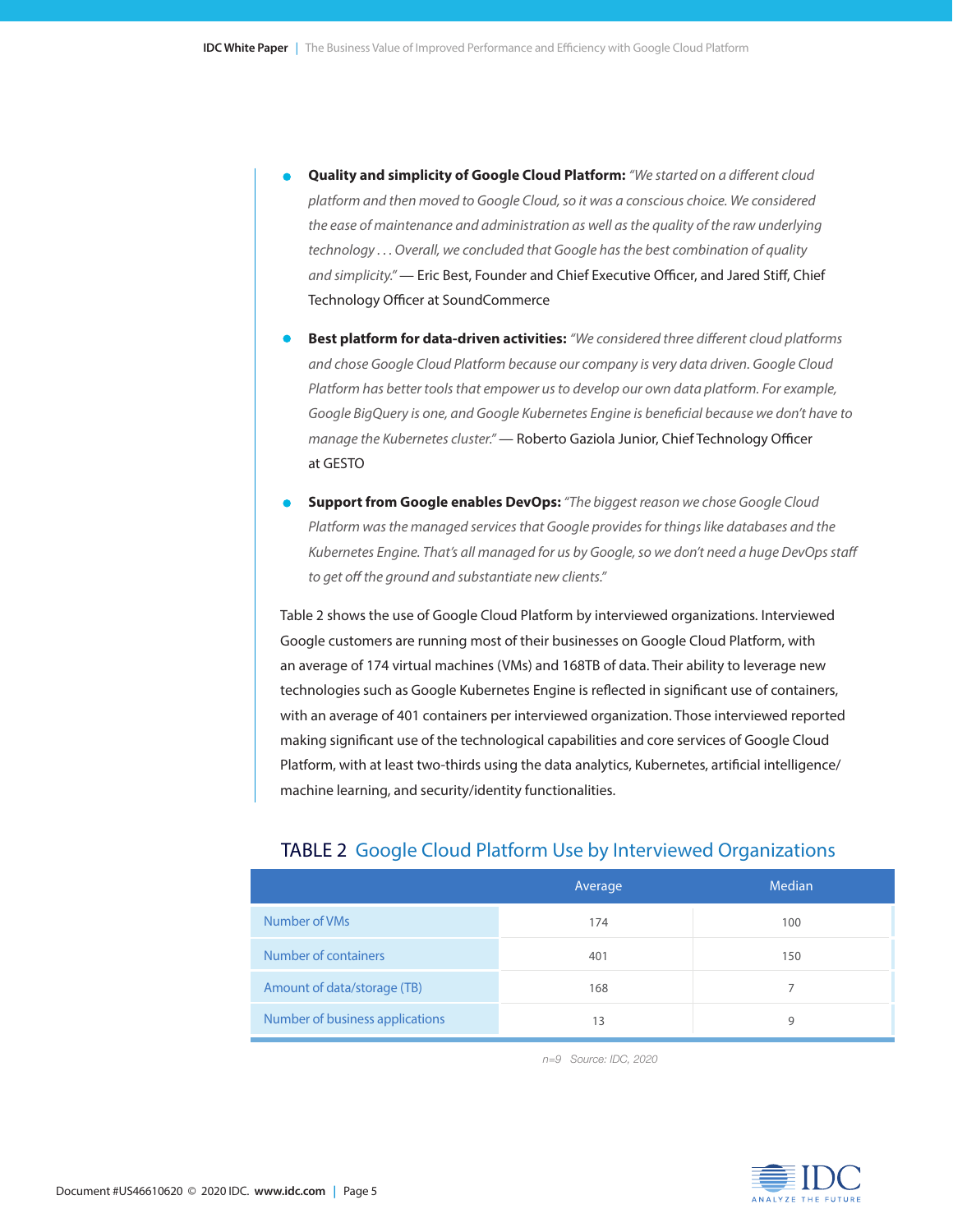### Business Value and Quantified Benefits

IDC's research demonstrates the value for interviewed SMBs of running their businesses on Google Cloud Platform. Interviewed Google customers described achieving strong value through improved agility and high performance, coupled with cost and staff efficiencies. They noted maximizing the value of IT staff time and improving application development capabilities, thereby enabling business growth and expanding revenue opportunities. Interviewed Google customers provided specific examples of how they have leveraged Google Cloud Platform to be more competitive, efficient, and successful:

- **• Platform ease of use and performance:** *"The main benefit for us is the ease of the platform. Google Cloud Platform also supports a lot of traffic, a lot of transactions, a lot of everything. The most important benefit to customers is the richness of the platform. There is no downtime; the platform runs every hour, every minute, and every day. The platform never sleeps."* — Luis Fernando Sandoval, Chief Innovation Officer at Albo
- **• Ability to focus on business and data:** *"Now with Google Cloud Platform, we can focus more on our business applications. Before, we spent a lot of time on our infrastructure. Now we can also focus on data analysis. We used to spend a lot of time correcting data, so the data platform with Google has been a big improvement."* — Gabriel Prado, Chief Technology Officer at idwall

IDC calculated that interviewed SMBs will realize strong business value in running workloads on Google Cloud Platform. As shown in Figure 1, IDC estimates that they will achieve total benefits worth an average of \$1.09 million per organization (\$103,200 per \$1 million in annual revenue) in the following areas:

- **• IT staff productivity benefits:** Study participants have enabled more effective and productive application development activities while also capturing time savings and greater efficiencies for their IT infrastructure, database, and security teams. IDC puts the value of these IT team efficiencies and productivity gains at an annual average of \$696,600 per interviewed organization (\$66,000 per \$1 million in annual revenue).
- **• Business productivity and risk mitigation benefits:** Study participants have achieved higher revenue by better addressing business opportunities and making their operations more efficient through higher employee productivity levels. IDC attributes average annual value worth \$310,900 per interviewed organization (\$29,500 per \$1 million in annual revenue) to higher revenue and user productivity levels.
- **• IT infrastructure cost reductions:** Study participants have leveraged Google Cloud Platform as a more cost-effective IT infrastructure platform. IDC projects that this will result

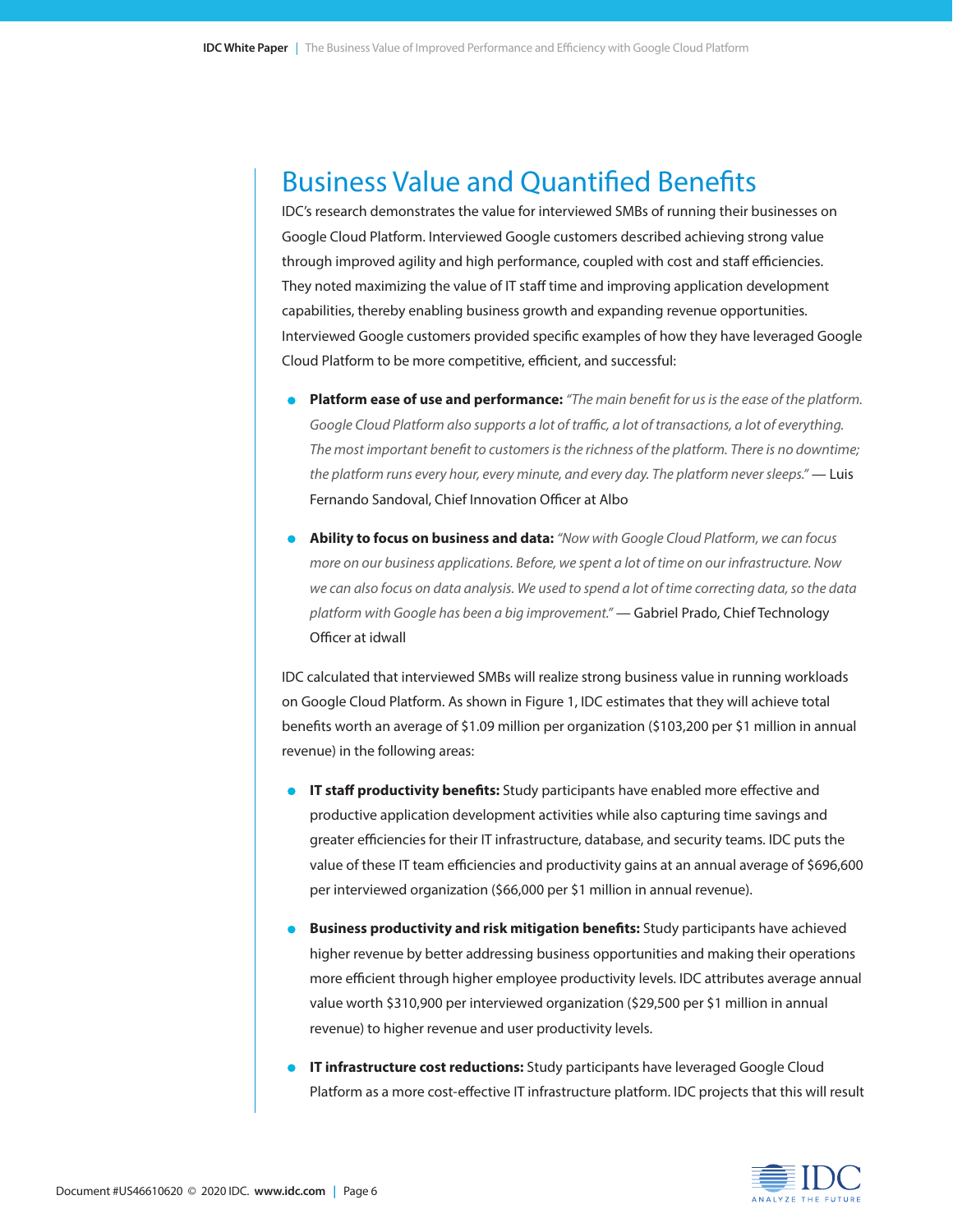in average annual savings of \$81,200 per interviewed organization (\$7,700 per \$1 million in annual revenue).





*n=9 Source: IDC, 2020*

### Improved IT Agility and Application Development

Study participants reported that Google Cloud Platform has helped them be more agile and flexible in supporting their business operations with IT capacity. For SMBs that must often react quickly to changes in customer demand and behavior, having access to additional capacity with minimal lead time is critical. Interviewed customers also reported taking advantage of useful platform functionalities such as autoscaling to reduce the number of touch points required to deliver needed IT resources in response to changing business requirements. A number of study participants connected this agility to their use of Google Kubernetes Engine, with Eric Best, Founder and Chief Executive Officer, and Jared Stiff, Chief Technology Officer at SoundCommerce noting: *"Deploying new compute was a particular struggle when we were using Kubernetes on our previous cloud platform because it failed often and unpredictably. It wasn't so much how long it took to start up as much as making sure it worked . . . On Google Cloud Platform, it takes very little time, probably a few minutes compared with a couple of hours."*

Figure 2 shows the extent to which use of Google Cloud Platform has provided benefits to these organizations in terms of their ability to deploy new compute, storage, and other IT resources. Interviewed Google customers reported a shift from requiring closer to an hour to

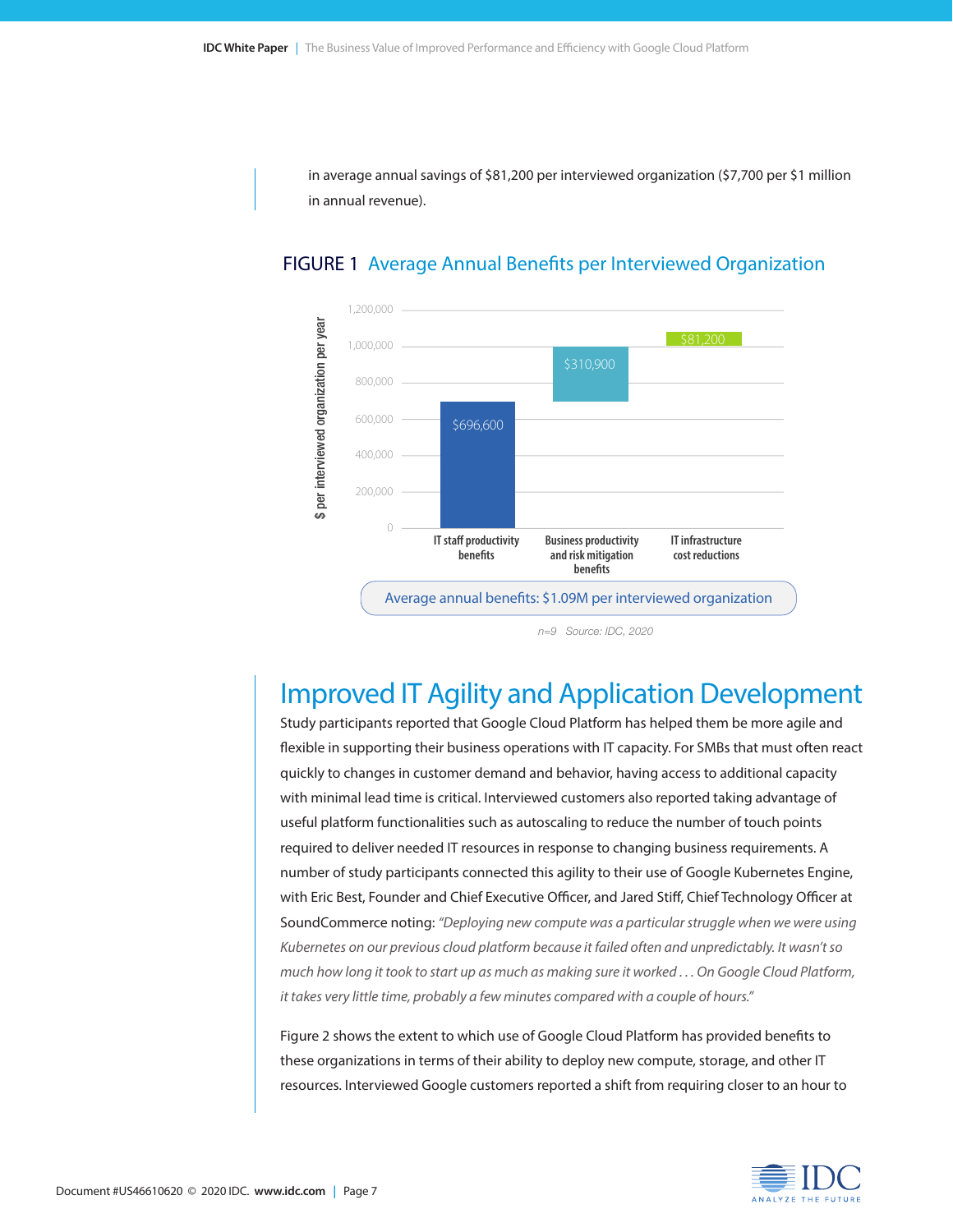instantiate new compute or storage resources or capacity to less than a quarter of an hour with Google Cloud Platform, a significant reduction of 72% that reflects their ability to more readily move IT resources around in support of development and business efforts.



#### FIGURE 2 Impact on Time to Deploy New IT Resources

Study participants linked improvements in agility to their ability to generate maximum value from their application development activities. With Google Cloud Platform, developers have seamless access to the resources they need to efficiently build new applications and features. Several interviewed SMBs tied their ability to implement more DevOps-focused approaches to use of Google Cloud Platform, thereby fostering a more flexible and innovative development approach across their organizations. Study participants commented on these benefits:

- **• Scalability enables development efforts:** *"Because we need to react and respond to major events like Covid-19 and fight disinformation, the scalability we can achieve with Google Cloud Platform is important for us, and our development cycle time is significantly lower."* — Anil Bandhakavi, Data Scientist at Logically
- **• Enablement of DevOps and continuous integration boosts development efforts:**  *"Google Cloud Platform is a huge improvement for our developers. They are maybe 30% more productive . . . The developers are more productive on Google Cloud Platform because we've more easily implemented a DevOps approach and added Kubernetes to our continuous integration."* — Gabriel Prado, Chief Technology Officer at idwall
- **• Development more flexible and responsive to business needs:** *"Google Cloud Platform helps us to be more flexible and responsive because the infrastructure is easier for application developers or researchers to do their work, which means it becomes a lot easier for them to achieve their goals . . . For developers, having the infrastructure available to them makes it*

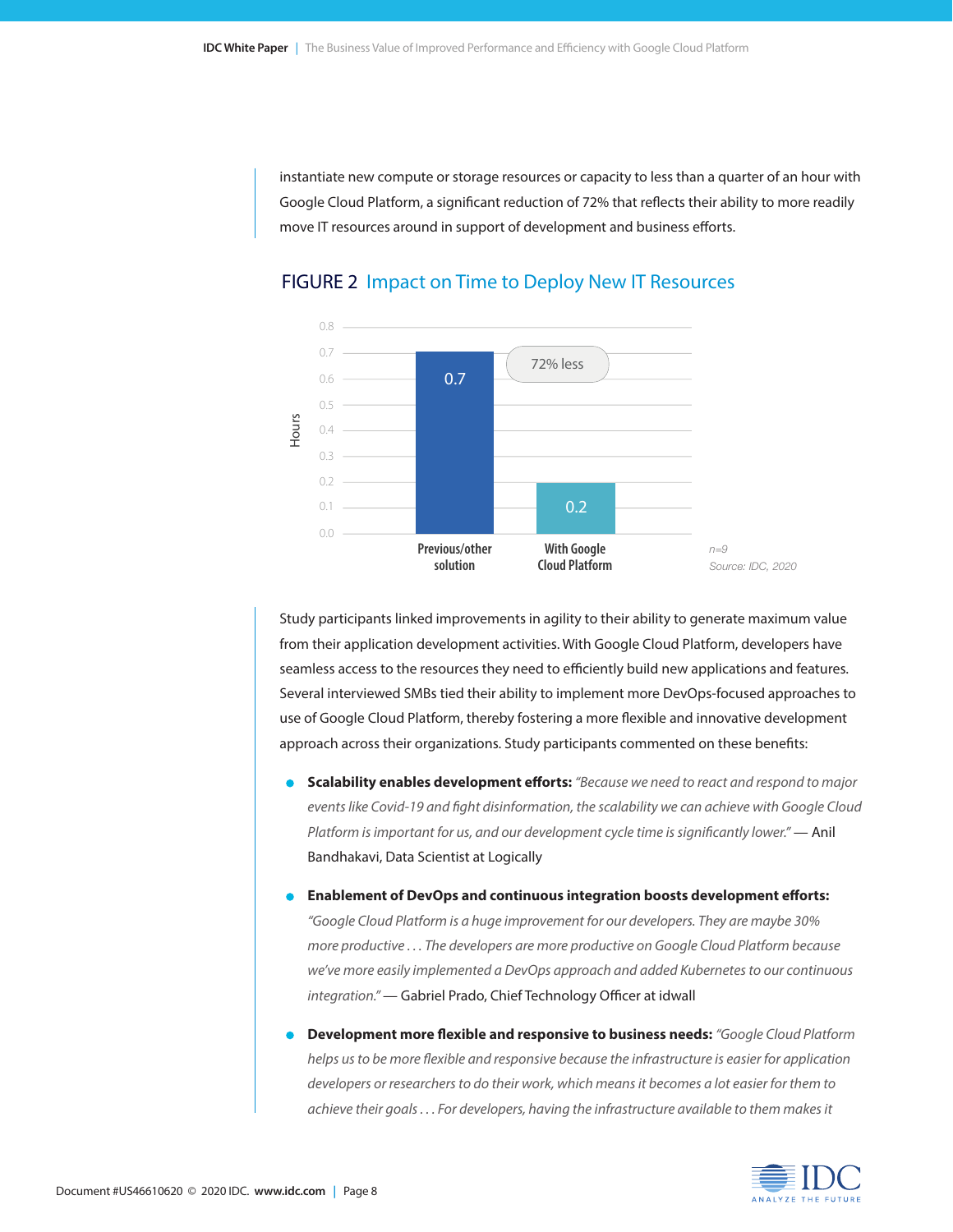*easier for them to experiment because they don't have to worry about capacity. They're around 20% more productive."* — T-Kiang Tan, Chief Investment Officer at Grasshopper

Table 3 quantifies improvements for application development activities that interviewed customers tied to their use of Google Cloud Platform. Importantly, they reported streamlining development life cycles for both new applications (21% faster) and new features (34% faster), reflecting an improved ability to deliver in a timely fashion to customers and employees. They have leveraged these improvements to increase the frequency with which they deliver new features, nearly doubling the number of new features released each year (93% more) (see Table 3).

|                                                 | Previous/Other<br>Solution | <b>With Google</b><br>Cloud Platform | <b>Difference</b> | <b>Efficiency with</b><br><b>Google Cloud</b><br>Platform (%) |
|-------------------------------------------------|----------------------------|--------------------------------------|-------------------|---------------------------------------------------------------|
| Development life cycle, new applications, weeks | 25.6                       | 20.2                                 | 5.3               | 21                                                            |
| Development life cycle, new features, weeks     | 3.7                        | 2.5                                  | 1.2               | 34                                                            |
| Number of new features released per year        | 86                         | 166                                  | 80                | 93                                                            |

#### TABLE 3 Impact on Development KPIs

*n=9 Source: IDC, 2020*

These improvements in the frequency and quantity of new applications and features reflect increased value for interviewed SMBs' development teams. For small and medium-sized businesses, it is essential that they maximize the value of these teams as they are closely linked to their ability to serve customers and their other employees, as well as compete against larger companies with more resources. The results presented in Figure 3 show these substantive impacts; interviewed Google customers reported an average productivity level for their development teams of 19% higher, providing them with the equivalent productivity of more than four additional development team members (see Figure 3).

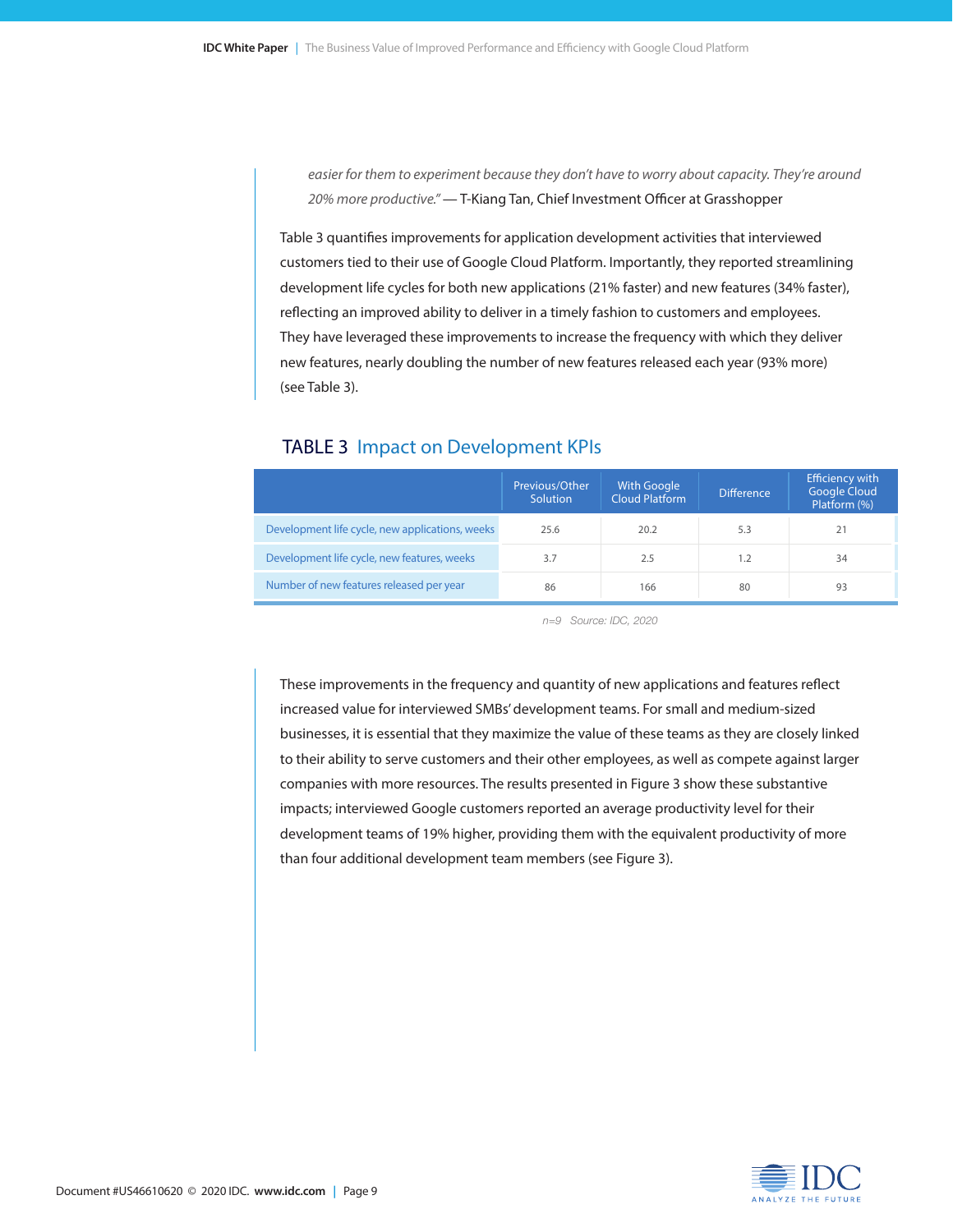

#### FIGURE 3 Impact on Development Team Productivity

### Improved Business Results and Performance

Interviewed Google customers reported leveraging improved agility, scalability, and performance with Google Cloud Platform to achieve better business results. They are realizing higher revenue by better addressing business opportunities and enabling faster delivery of new applications and services. Interviewed companies are competing to gain a foothold or expand their businesses in competitive markets in which they must be able to seamlessly deliver products and services to their customers. As SMBs, they do not have the luxury of relying on existing customer relationships or their names to drive and maintain business. They must be nimble, adaptive, and able to take advantage of business opportunities when they arise.

Study participants spoke to how Google Cloud Platform has helped them maintain and grow their businesses through agility, flexibility, and performance:

- **• Timely delivery of new features to customers:** *"Google Cloud Platform is helping our business because we can deliver features and applications quickly so we can respond to our clients. That's most important . . . Also we can make decisions in real time, and the information doesn't have a lag in going to our team. In the past, using other public cloud platforms, there was a lag in collecting information."* — Gabriel Prado, Chief Technology Officer at idwall
- **• Supporting business growth:** *"We've definitely accelerated our business growth with Google Cloud Platform. This is because it's now a lot easier to tell customers how we would deploy our solution for them."* — Jayanthi Narasimhan, Founder and Chief Executive Officer at WatchRX

The cumulative effect of these improvements translated into specific financial gains, which IDC calculated in terms of higher annual revenue (see Table 4). As shown, on a "per interviewed SMB" basis, deployment of Google Cloud Platform resulted in a higher annual gross revenue

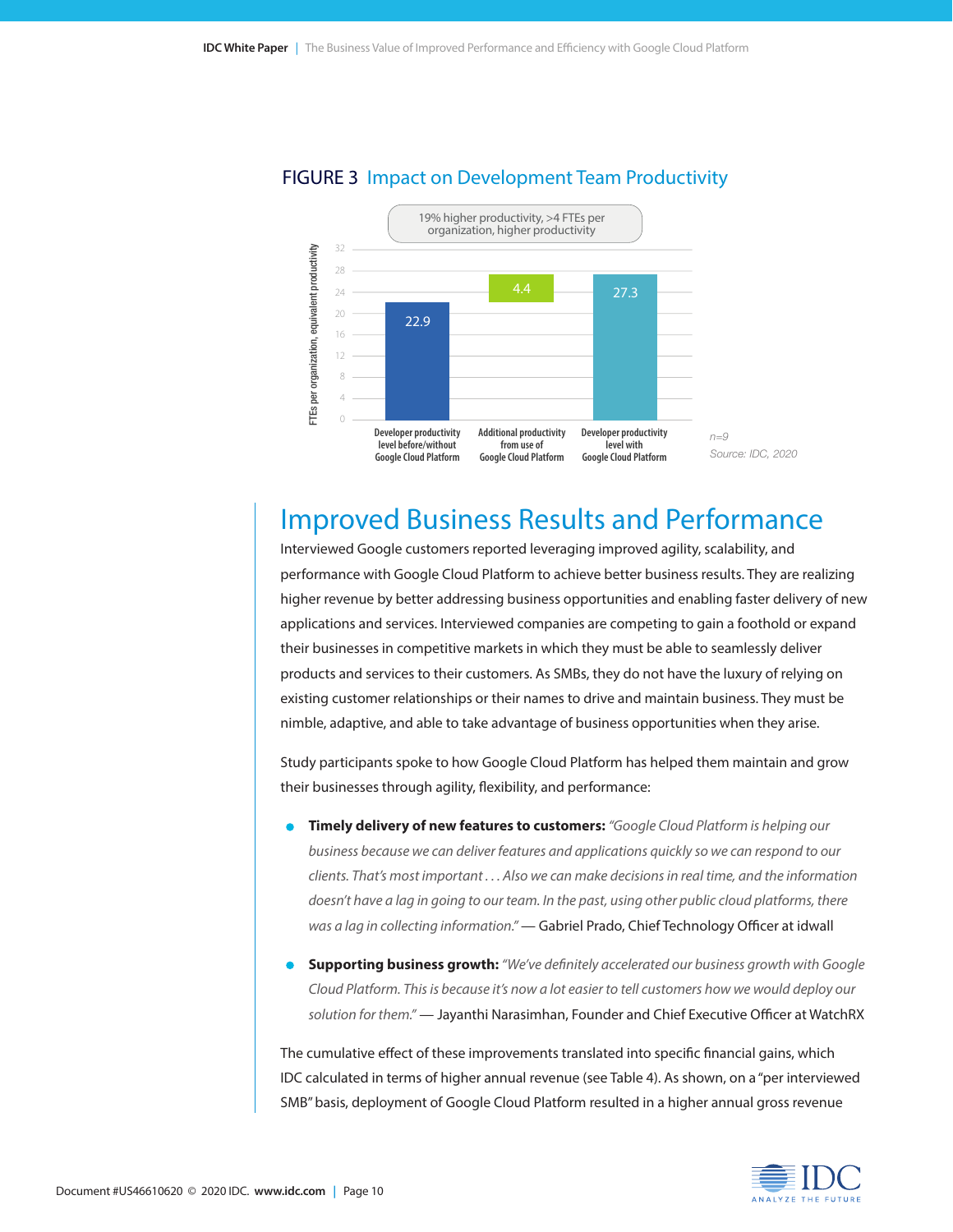of \$881,500, which represents a significant average revenue gain by organization of 16% (8.4% average calculated revenue gain) for interviewed SMBs. These business-focused results demonstrate the extent to which Google Cloud Platform has become an integral component and enabler of interviewed SMBs' business strategies and operations.

|                                                    | Per Organization | Per \$1 Million in<br><b>Annual Revenue</b> |
|----------------------------------------------------|------------------|---------------------------------------------|
| Higher gross revenue per year                      | \$881,500        | \$83,600                                    |
| Higher average gross revenue, per organization (%) | 16               | 16                                          |
| Higher average gross revenue, calculated (%)       | 8.4              | 8.4                                         |
| Higher net revenue per year*                       | \$132,200        | \$12,500                                    |

#### TABLE 4 Business Operations Impact: Higher Revenue

*n=9 Source: IDC, 2020 \* 15% assumed margin*

End users in these organizations have also benefited from the agility and performance of Google Cloud Platform, as well as specific functionalities. For example, analytics teams benefit from the use of Google BigQuery and overall performance of the platform, with IDC calculating a 53% higher level of productivity for analytics teams. Anil Bandhakavi, Data Scientist at Logically, elaborated on these benefits in terms of the ability to provide analytics to business users: *"As a growing AI company, we create and evolve hundreds of supervised and unsupervised models using machine learning for natural language processing and text analytics, and Google Cloud Platform offers us the ability to optimize our operations in terms of use of VMs, GPUs, and CPUs, which is what we require to support our products and worldwide user base."* Other users also benefit to the extent of 9% average higher gross productivity, helping interviewed SMBs operate in a more effective and efficient manner.

### Lower Cost of Operations

SMBs often have limited budgets and lean staffing models so running their IT operations as cost effectively as possible becomes paramount. For interviewed organizations, the cost and staff time efficiencies they are achieving with Google Cloud Platform combine to lower their overall costs of running their businesses compared with previous and/or other IT environments. Figure 4 shows cost of operations benefits, with IDC calculating that interviewed SMBs will save an average of 36% over a three-year period, a saving of almost \$100,000 per \$1 million in annual revenue in that time frame.

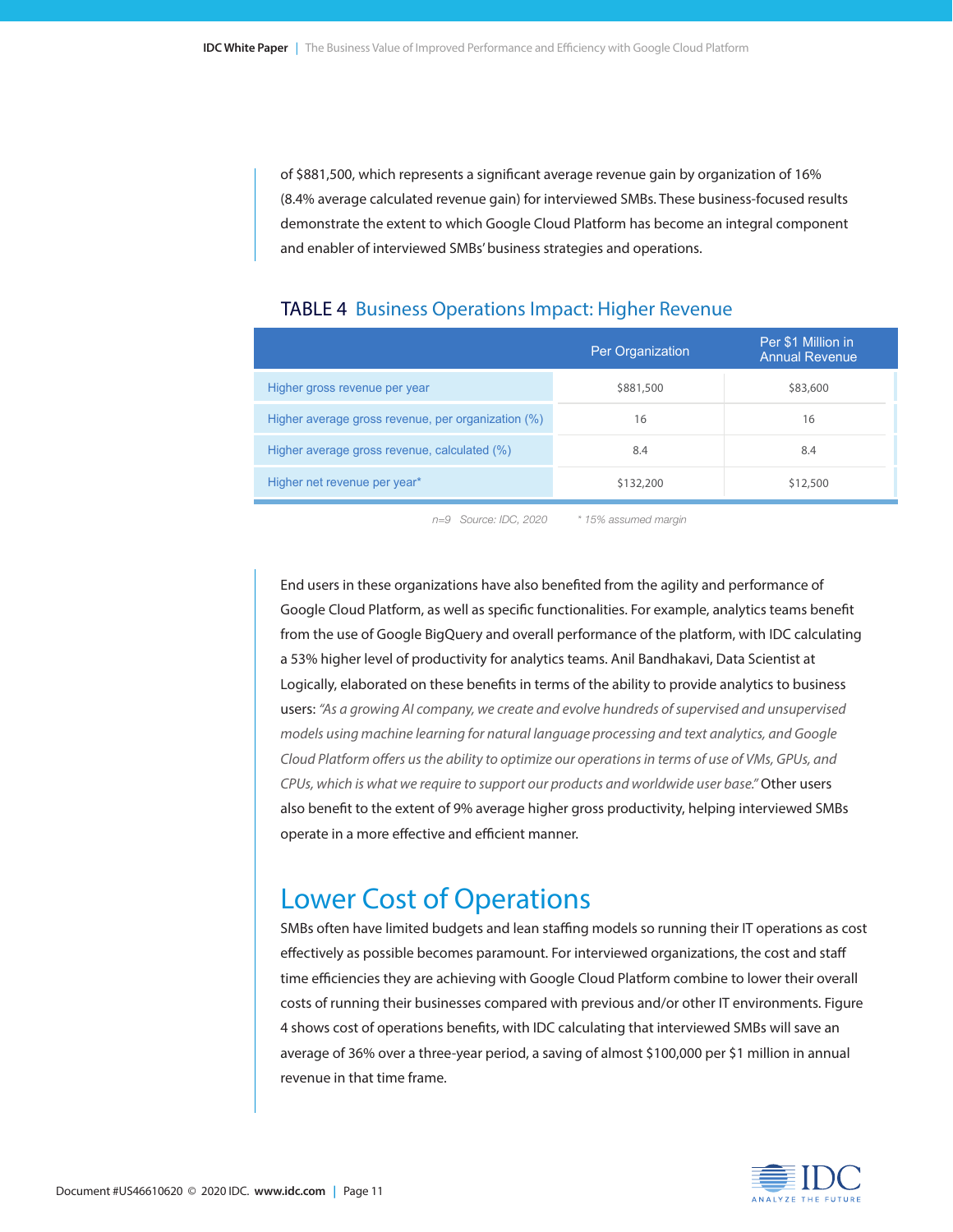

#### FIGURE 4 Three-Year Cost of Operations per \$1 Million in Annual Revenue

Drilling down on infrastructure costs, IDC calculated that, on average, interviewed organizations will spend 26% less over three years with Google Cloud Platform than a previous and/or alternative IT environment. Study participants notably cited Google Cloud Platform functionality such as autoscaling with Kubernetes Engine in allowing them to optimize IT infrastructure costs:

- **• Optimize IT costs with Kubernetes autoscaling:** *"A couple of our services are using preemptible nodes with Google Cloud Platform, which has been great. We pay spot prices for nodes, which helps with balancing use to optimize costs. We also have control over Kubernetes scaling rules through the management console so we can set really granular scaling qualities to ensure that customer VMs scale back down when not in high demand, thereby saving us money."*
- **• Serverless functionality enables more cost-effective use of IT resources:** *"Google Cloud Platform costs less because it has a lot of serverless features that are cheaper than the other cloud platforms we considered . . . We run and then destroy VMs on a regular basis, so serverless saves us money, and this was one of the factors. Google Cloud Platform costs about 15% less than the others."* — Roberto Gaziola Junior, Chief Technology Officer at GESTO

The other major factor in lowering the cost of operations was IT staff efficiencies enabled by Google Cloud Platform for IT infrastructure, database, and security teams. Interviewed SMB organizations cited functionalities of Google Cloud Platform such as automated patching, the use of preconfigured VMs, and strong levels of support from Google as enabling efficiencies:

**• Preconfigured VMs enable ease of use:** *"Google Cloud Platform gives us VMs that are preconfigured, so we don't have to do too much to set up the infrastructure. We can quickly have the infrastructure in place so that our engineers and data scientists can focus more on* 

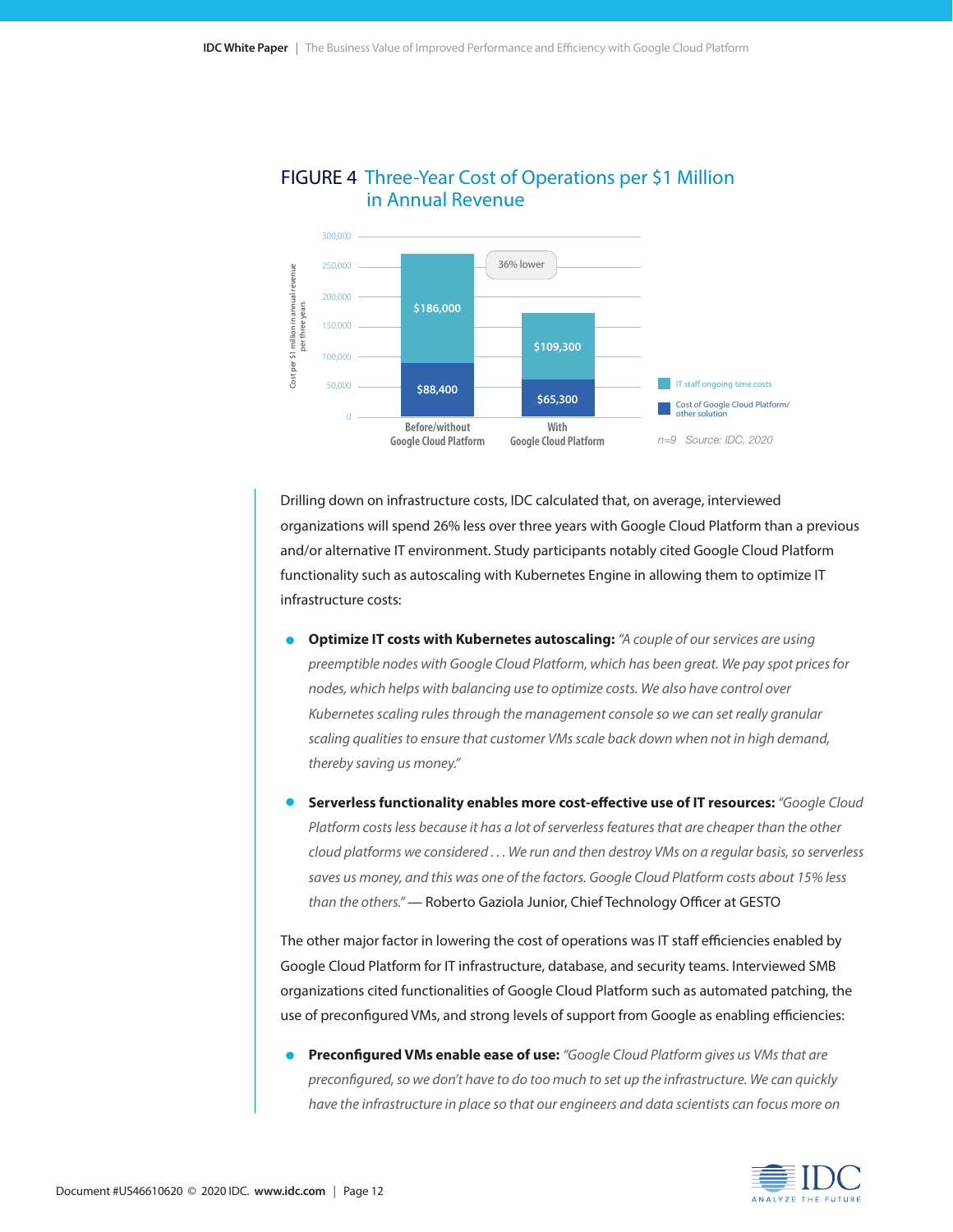*the problems they are currently working on, rather than worrying about the tools and the infrastructure resources required."*

**• Patching and simplicity save IT staff time:** *"If we were on our previous cloud platform, we'd need specialists and full-time staff — we'd add one to two people . . . These efficiencies with Google Cloud Platform relate to patching, which is simpler and more automated. It's a substantial time savings, and we only do a few hours per month total."* — Eric Best, Founder and Chief Executive Officer, and Jared Stiff, Chief Technology Officer at SoundCommerce

Figure 5 quantifies these improvements showing a 41% improvement in overall efficiency across these teams, meaning that study participants can run equivalent workloads on Google Cloud Platform with almost three fewer IT staff resources dedicated to these environments.



#### FIGURE 5 Impact on IT Team Efficiency

### ROI Summary

IDC's analysis of the financial benefits and investment costs related to study participants' use of Google Cloud Platform is presented in Table 5. IDC calculates that interviewed organizations will achieve total discounted three-year benefits of \$2.53 million (\$240,000 per \$1 million in annual revenue) based on infrastructure cost savings, staff efficiencies, employee productivity, and revenue gains as described in this study. These benefits compare with projected total discounted investment costs over three years of \$0.79 million on a per-organization basis (\$74,600 per \$1 million in annual revenue). At these levels of benefits and investment costs, IDC calculates that interviewed SMBs will achieve a three-year ROI of 222% and break even on their investment in eight months.

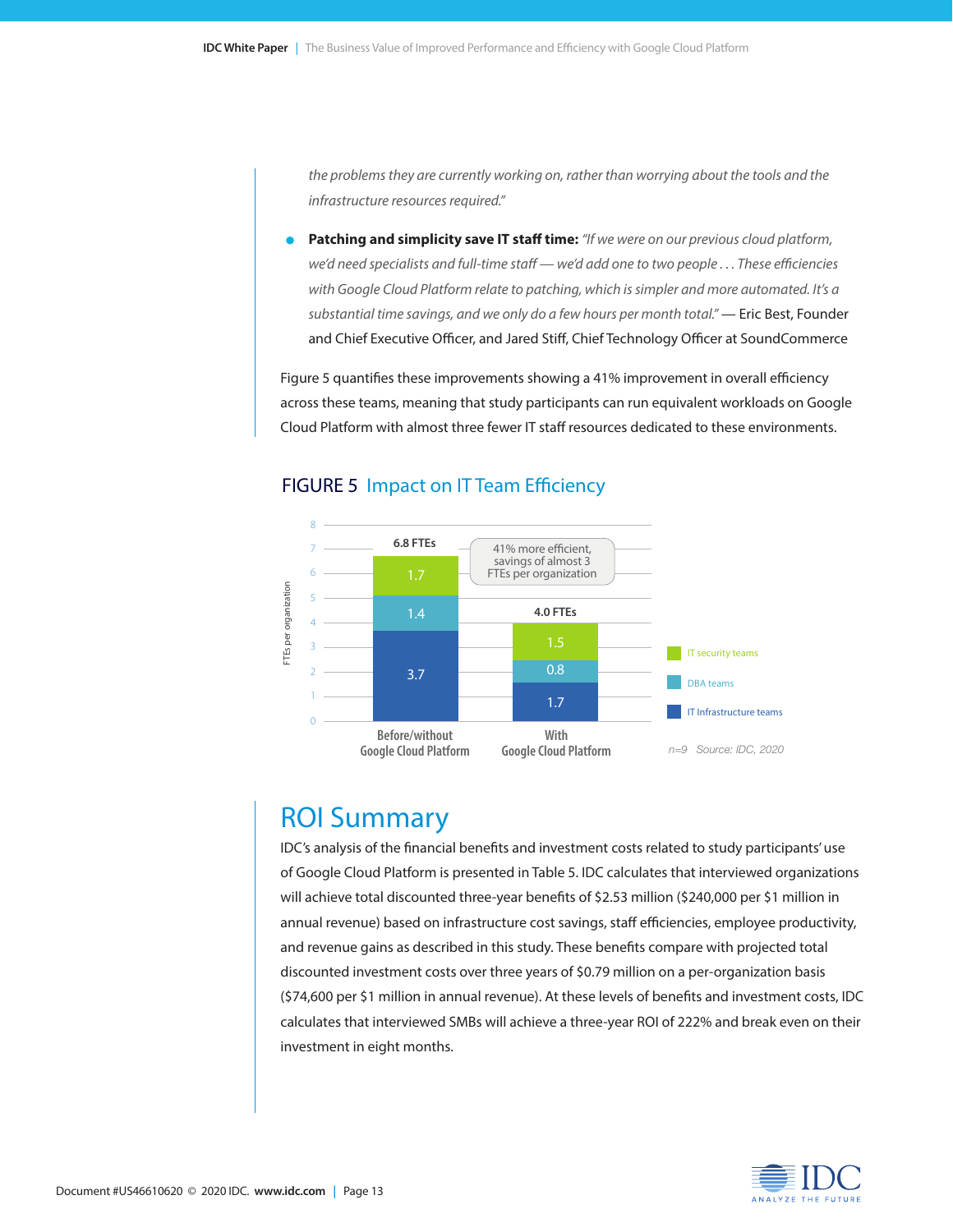#### TABLE 5 ROI Analysis

|                                | <b>Three-Year Average</b><br>per Organization | <b>Three-Year Average</b><br>per \$1 Million in Annual Revenue |
|--------------------------------|-----------------------------------------------|----------------------------------------------------------------|
| Benefits (discounted)          | \$2.53 million                                | \$240,000                                                      |
| Investment (discounted)        | \$0.79 million                                | \$74,600                                                       |
| Net present value (NPV)        | \$1.74 million                                | \$165,400                                                      |
| Return on investment (ROI) (%) | 222                                           | 222                                                            |
| Payback period                 | 8 months                                      | 8 months                                                       |
| Discount rate (%)              | 12                                            | 12                                                             |

*n=9 Source: IDC, 2020*

# CHALLENGES/OPPORTUNITIES

The most significant challenge for SMBs to date is in understanding innately the business value of cloud adoption beyond the buzzwords, including solutions like Google Cloud Platform. All too often, SMBs that delayed their adoption of cloud are the businesses in most dire need of both digitization and transformation. Their reasons for delaying included:

- Have not fully realized the ROI of existing infrastructure, developer skills, and/or applications and not eager to make additional investments
- Can't understand how platform investment translates into business value both for employees and for customers
- Security concerns about data and applications in the cloud that are frequently more myth than truth
- Platform benefits that seem too good to be true

To overcome these concerns, line-of-business leaders and technology leaders need to build their own awareness of the business value of cloud solutions with practical and relatable examples of success, targeted training, and a digital transformation road map that is tied to their business strategy.

Early examples of success are the best way to build organization confidence in new cloud solutions. Therefore, starting with a simple need or pain is the best way to build momentum while building awareness and skills within the organization.

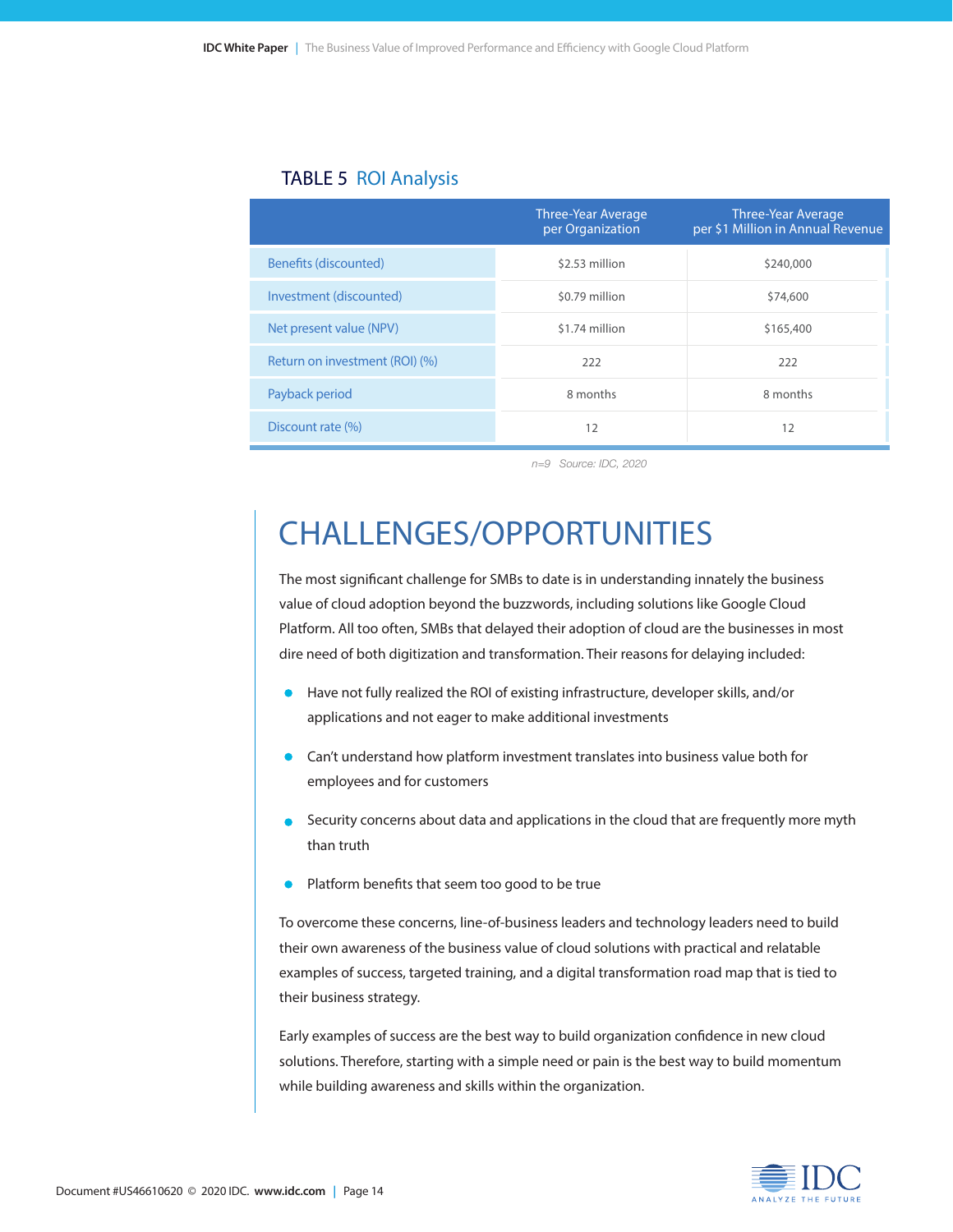# **CONCLUSION**

IDC's research shows how SMBs have leveraged Google Cloud Platform to achieve operational efficiencies and improved business results, regardless of what solution they previously used. These organizations often face strong competition from larger competitors with more resources and thus must identify and pursue means of achieving a competitive advantage. In short, the businesses interviewed were able to deploy the same number of features and applications equal to a much larger IT team, but with less complexity and faster time to market.

Interviewed organizations reported capturing significant value with Google Cloud Platform by improving and optimizing the agility, scalability, and performance of their IT infrastructures, which positions them to best serve their customers. As a result, they can address new business opportunities as they arise and meet customer expectations, leading to higher incremental revenue. Moreover, they linked their use of Google Cloud Platform to enhanced development capabilities and operational efficiencies in the form of staff time savings and lower IT infrastructure costs. Based on interviews with these Google customers, IDC projects that they will achieve more than a three-to-one return on their investment in Google Cloud Platform (222% three-year ROI) through higher revenue, staff and employee efficiencies and productivity gains, and lower IT-related costs.

# APPENDIX **Methodology**

IDC's standard Business Value methodology was utilized for this project. This methodology is based on gathering data from small and medium-sized businesses currently using Google Cloud Platform to run various applications and workloads. Based on interviews with SMBs using Google Cloud Platform, IDC performed a three-step process to calculate the ROI and payback period:

- **1. Gathered quantitative benefit information during the interviews using a before-**1. **and-after assessment of the impact of using Google Cloud Platform.** In this study, the benefits included IT cost reductions and avoidances, staff time savings and productivity benefits, and revenue gains.
- **2. Created a complete investment (three-year total cost analysis) profile based on the**  2.**interviews.** Investments go beyond the initial and annual costs of using Google Cloud Platform and can include additional costs related to migrations, planning, consulting, and staff or user training.

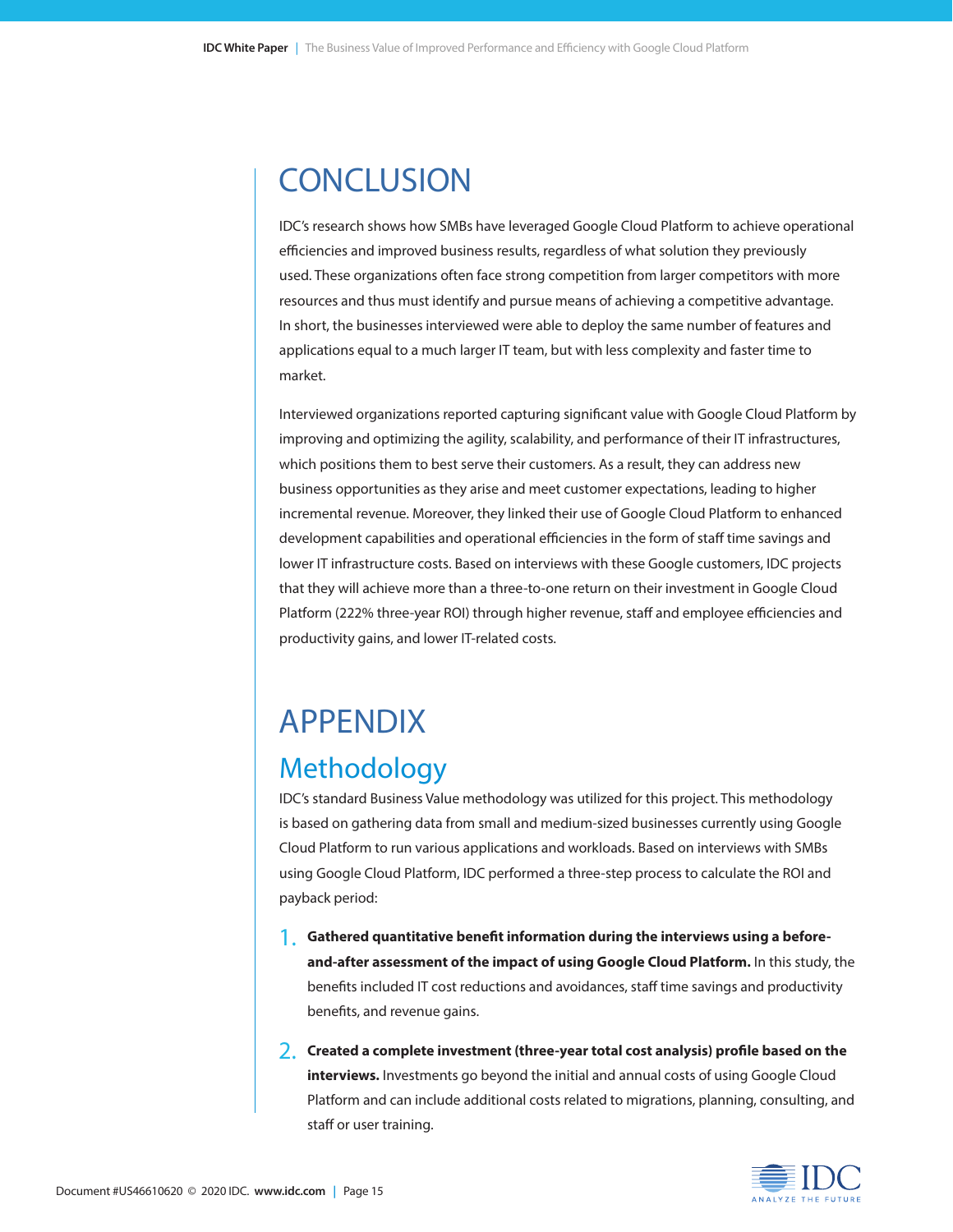**3.** Calculated the ROI and payback period. IDC conducted a depreciated cash flow analysis of the benefits and investments for the organizations' use of Google Cloud Platform over a three-year period. ROI is the ratio of the net present value (NPV) and the discounted investment. The payback period is the point at which cumulative benefits equal the initial investment.

IDC bases the payback period and ROI calculations on a number of assumptions, which are summarized as follows:

- Time values are multiplied by burdened salary (salary  $+ 28%$  for benefits and overhead) to quantify efficiency and productivity savings. For purposes of this analysis, IDC has used assumptions of an average fully loaded salary of \$100,000 per year for IT staff members and an average fully loaded salary of \$70,000 per year for non-IT staff members. IDC assumes that employees work 1,880 hours per year (47 weeks x 40 hours).
- The net present value of the three-year savings is calculated by subtracting the amount that would have been realized by investing the original sum in an instrument yielding a 12% return to allow for the missed opportunity cost. This accounts for both the assumed cost of money and the assumed rate of return.
- Further, because running applications on Google Cloud Platform requires a deployment and migration period, the full benefits of the solution are not available during deployment and migration. To capture this reality, IDC prorates the benefits on a monthly basis and then subtracts the deployment time from the first-year savings.

*Note: All numbers in this document may not be exact due to rounding.*

### Selected Additional Quotes Captured During SMB Interviews

- **• Performance to support business:** *"Our team was familiar with the power of Google in terms of how many transactions the platform can handle. That's why we chose Google instead of [other public cloud platforms]."* — Luis Fernando Sandoval, Chief Innovation Officer at Albo
- **• Access to cutting-edge technologies to drive business:** *"Google Cloud offers us a needed solution that is very relevant to our problem and the solutions we are building. It gives us access to cutting-edge infrastructure, and it gives us access to platforms that have a lot of interesting technologies like Kubernetes and things like disk storage, Stackdriver, and BigQuery."*